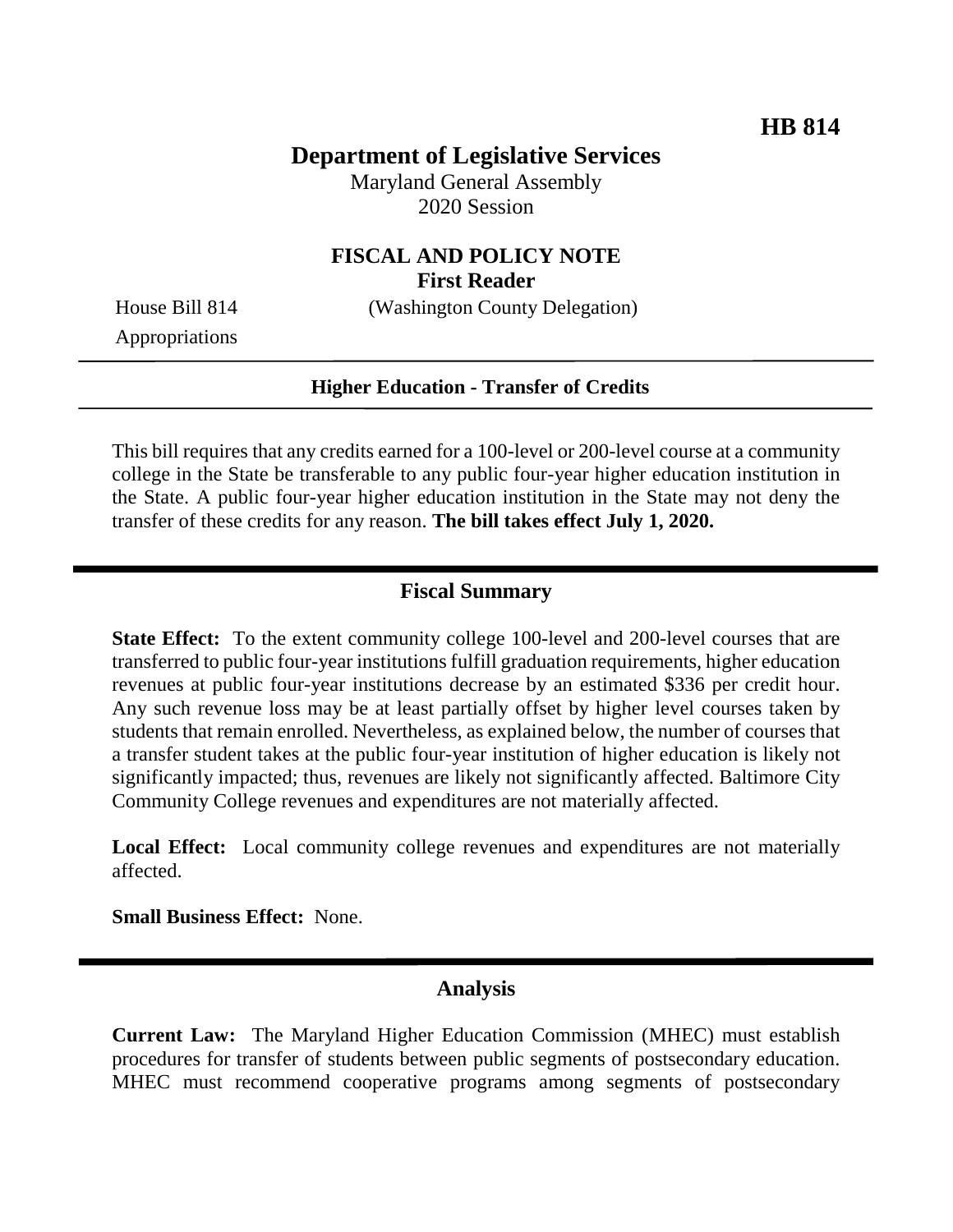education to assure appropriate flexibility in the higher education system. In conjunction with the governing boards of institutions, MHEC must establish standards for articulation agreements.

MHEC, in collaboration with the public institutions of higher education, was required to develop and implement, by July 1, 2016, a statewide transfer agreement whereby at least 60 credits of general education, elective, and major courses that a student earns at any community college in the State toward an associate of arts or associate of science degree must be transferable to any public four-year higher education institution in the State for credit toward a bachelor's degree.

In addition, MHEC, in collaboration with the public institution of higher education, was required to develop and implement, by July 1, 2016, a statewide reverse transfer agreement whereby at least 30 credits that a student earns at any public four-year institution in the State toward a bachelor's degree are transferable to any community college in the State for credit toward an associate's degree.

MHEC and each public institution of higher education must develop and implement incentives for students to obtain an associate's degree before enrolling in a public four-year institution of higher education.

MHEC may recommend procedures and guidelines for consideration by the governing boards of institutions of postsecondary education on improvement and coordination of student financial assistance programs and other subjects of general interest and concern to the higher education community in the State.

### *Maryland Student Transfer Policy*

Transfers between institutions of higher education in Maryland are covered by the [Maryland Student Transfer Policy,](https://mhec.maryland.gov/preparing/Pages/stuguide.aspx) which governs the transfer of credits and other requirements. The policy is intended to help a student progress from a community college to a public four-year institution without loss of time or duplication of courses.

Maryland community college students who have completed an associate's degree or students who have completed 56 semester hours of credit with a cumulative GPA of 2.0 or higher on a scale of 4.0 may not be denied direct transfer to a Maryland public four-year institution, unless the number of students seeking admission exceeds the number that can be accommodated.

Courses taken at a Maryland community college as part of a recommended transfer program are ordinarily applicable to related programs at a Maryland public institution granting the baccalaureate degree.

HB 814/ Page 2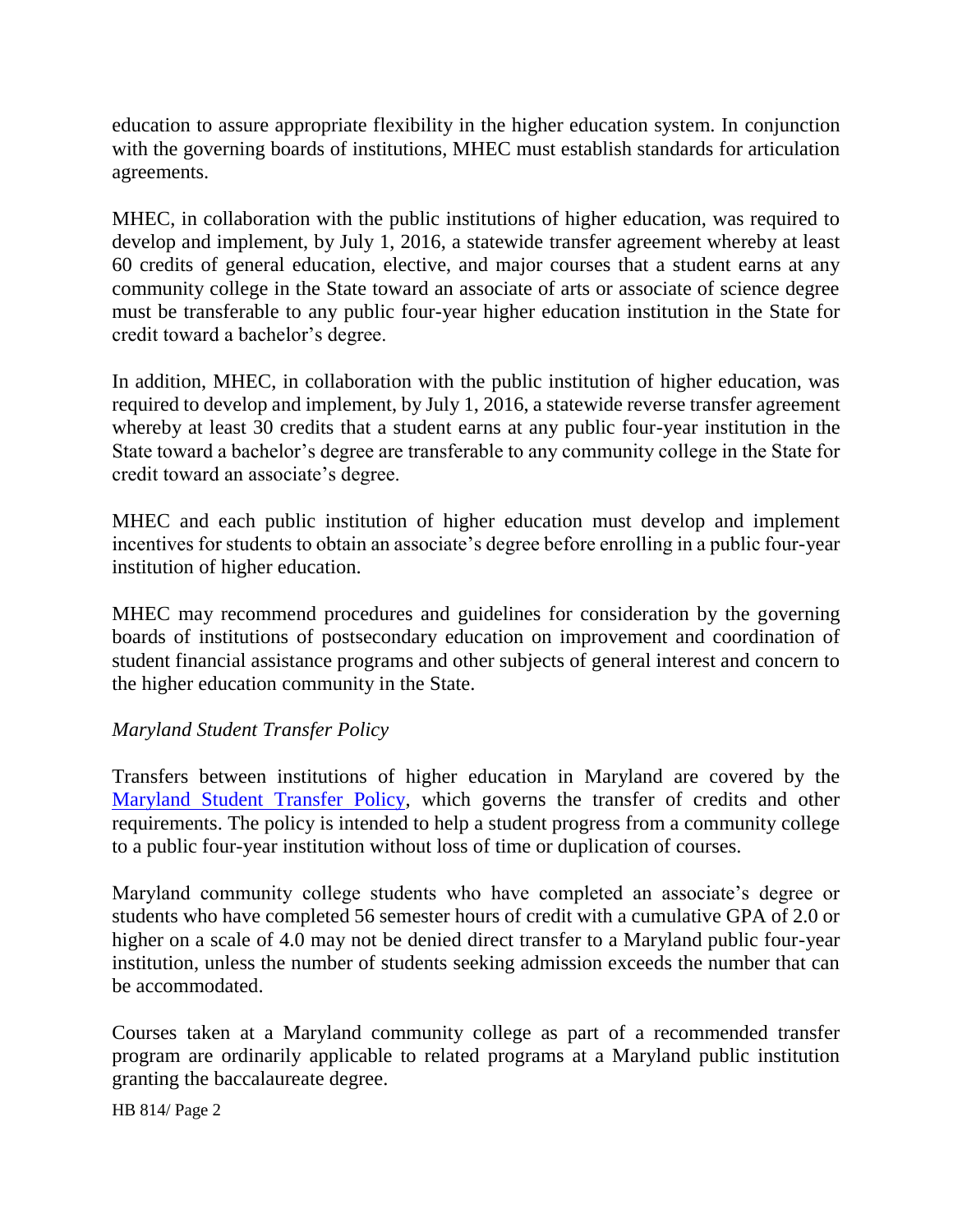The general education program a student takes at one public college or university transfers without further review to another public institution without the need for a course-to-course match. That is, courses that are designated as general education by a sending institution transfer as general education even if the receiving institution does not offer that specific course or has not designated that course as general education.

Courses designated as meeting the general education requirements at any Maryland public college must be applicable to the general education requirements at any other Maryland public college or university.

Credits earned in or transferred from an associate degree-granting institution are limited to approximately one-half the baccalaureate degree program requirement, capped at 70 credits, and to the first two years of the undergraduate educational experience.

# *Credit Hours for Degrees*

MHEC must establish minimum requirements for issuing certificates, diplomas, and degrees by institutions of postsecondary education. The standard number of credits for a baccalaureate degree from a public four-year higher education institution is 120 credit hours. The standard number of credits required for an associate's degree from a public community college is 60 credit hours. There are specified exceptions to these standards.

### *Student Transfer Advisory Committee*

The Student Transfer Advisory Committee (STAC) was codified in statute by Chapter 327 of 2012 for a 10-year period; thus, it terminates June 30, 2022. Previously, a permanent STAC had been required in regulations but had not been meeting for several years. STAC is expected to review and analyze (1) matriculation and student support services, including admission and advising practices and (2) any other student transfer-related issues referred to it by MHEC. STAC is supposed to report by December 1 in odd-numbered years.

**Background:** In general, 100-level and 200-level courses are lower-level undergraduate courses. These are the credit-bearing courses generally offered at community colleges and for freshmen and sophomores at four-year institutions.

As shown in **Exhibit 1,** in fall 2018, almost 10,000 students transferred from a community college to a public four-year institution. Based on headcount enrollment, those students represented approximately 7% of undergraduate enrollment at public four-year institutions. Unfortunately, it is a well-established fact that students who begin postsecondary education at a community college are less likely to earn a bachelor's degree than similar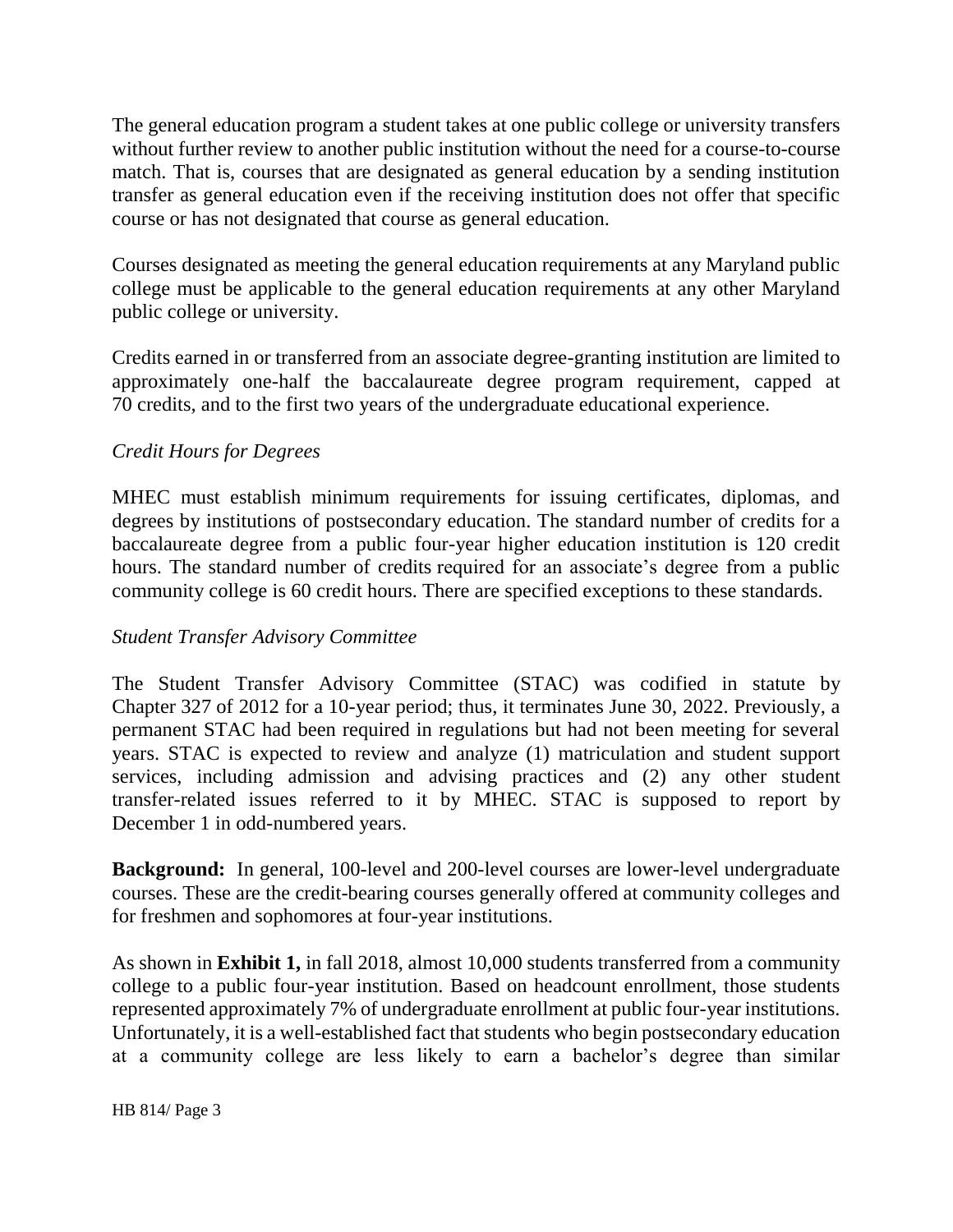undergraduates who begin at a four-year institution. One reason is loss of credits during the transfer process.

### **Exhibit 1 Number of Community College Students Transferring to Public Four-year Institutions Fall 2018**

| <b>Institution</b>                                     | <b>Transfer Students</b> |
|--------------------------------------------------------|--------------------------|
| University System of Maryland Institutions             |                          |
| University of Maryland, College Park Campus            | 2,100                    |
| University of Maryland, Baltimore Campus               | 207                      |
| <b>Bowie State University</b>                          | 320                      |
| <b>Towson University</b>                               | 2,357                    |
| University of Maryland Eastern Shore                   | 131                      |
| <b>Frostburg State University</b>                      | 465                      |
| <b>Coppin State University</b>                         | 149                      |
| University of Baltimore                                | 315                      |
| <b>Salisbury University</b>                            | 794                      |
| University of Maryland University College <sup>1</sup> | 1,627                    |
| University of Maryland Baltimore County                | 1,153                    |
| <b>Other Public Four-year Institutions</b>             |                          |
| Morgan State University                                | 264                      |
| St. Mary's College of Maryland                         | 113                      |
| <b>Total</b>                                           | 9,995                    |

<sup>1</sup> University of Maryland University College is now known as University of Maryland Global Campus.

Note: Figures reflect undergraduate students who were enrolled in Maryland community colleges in fall 2017 and subsequently enrolled in a Maryland four-year public institution in fall 2018.

Source: Maryland Higher Education Commission

HB 814/ Page 4 A 2014 research study examining the community college path to a bachelor's degree in *Educational Evaluation and Policy Analysis* found that 14% of transfer students in the study had less than 10% of their community college credits transfer to their four-year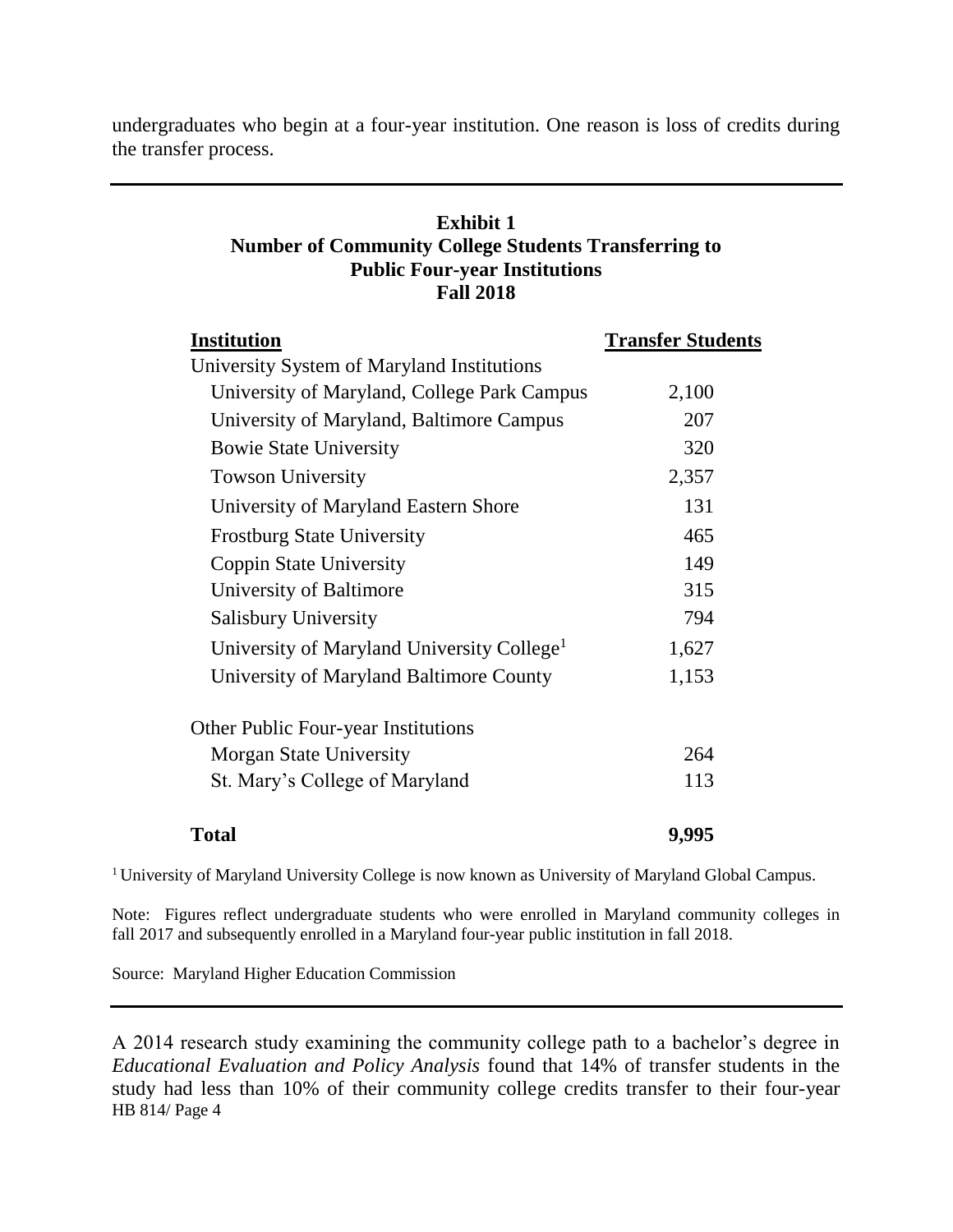institution. Approximately 28% of students lost between 10% and 89% of their credits, and 58% of students were able to transfer more than 90% of their college credits. According to the study, those students who lose credits have significantly lowered chances of earning a bachelor's degree. Students who have all or almost all their credits transferred have a greater chance (2.5 times more) of earning a bachelor's degree than students with less than half their credits transferred. Students who have between one-half and 89% of their credits accepted by their four-year institution have a 74% higher chance of earning a bachelor's degree. This outcome is after controls were added to the study, such as the student's pretransfer GPA.

### *Articulation System for Maryland Colleges and Universities*

The University System of Maryland (USM) maintains a computerized information system called the Articulation System for Maryland Colleges and Universities [\(ARTSYS\)](https://artsys.usmd.edu/) that facilitates the transfer of students from Maryland community colleges to USM institutions and other participating institutions. ARTSYS provides course-to-course equivalency, recommended transfer programs, transcript evaluation, and various search features including course identification number, general education classification, course title, and major. ARTSYS provides important information to students regarding transfer to four-year institutions in Maryland. ARTSYS can be used to find community college courses that have been deemed equivalent to those courses at the four-year institutions.

### *University of Maryland, College Park Campus*

The University of Maryland, College Park Campus (UMCP) advises that all students, whether transfer or native, are required to retake previously taken courses that do not meet UMCP's gateway requirement. That is, UMCP does not accept credit for transfer courses that UMCP faculty do not view as academically equivalent or as appropriate preparation for in which the student would later enroll.

For example, a student who earns a score of 3 on AP Biology would typically receive credit for this course at a community college but would not receive credit at UMCP (as UMCP requires a score of 4 or higher for credit), obliging a freshman with a score below 4 to take the course at UMCP. Thus, UMCP also does not allow a community college transfer student who received credit for receiving a 3 on AP Biology to transfer that credit to UMCP.

Other examples of credits that may not transfer are coursework that the community college has accepted from other institutions prior to the student entering the community college; learning credit accepted by the community college (*e.g.,* Advanced Placement (AP); International Baccalaureate (IB); College Level Examination Program (CLEP)); community college coursework UMCP does not currently accept (*e.g.,* vocational); CLEP,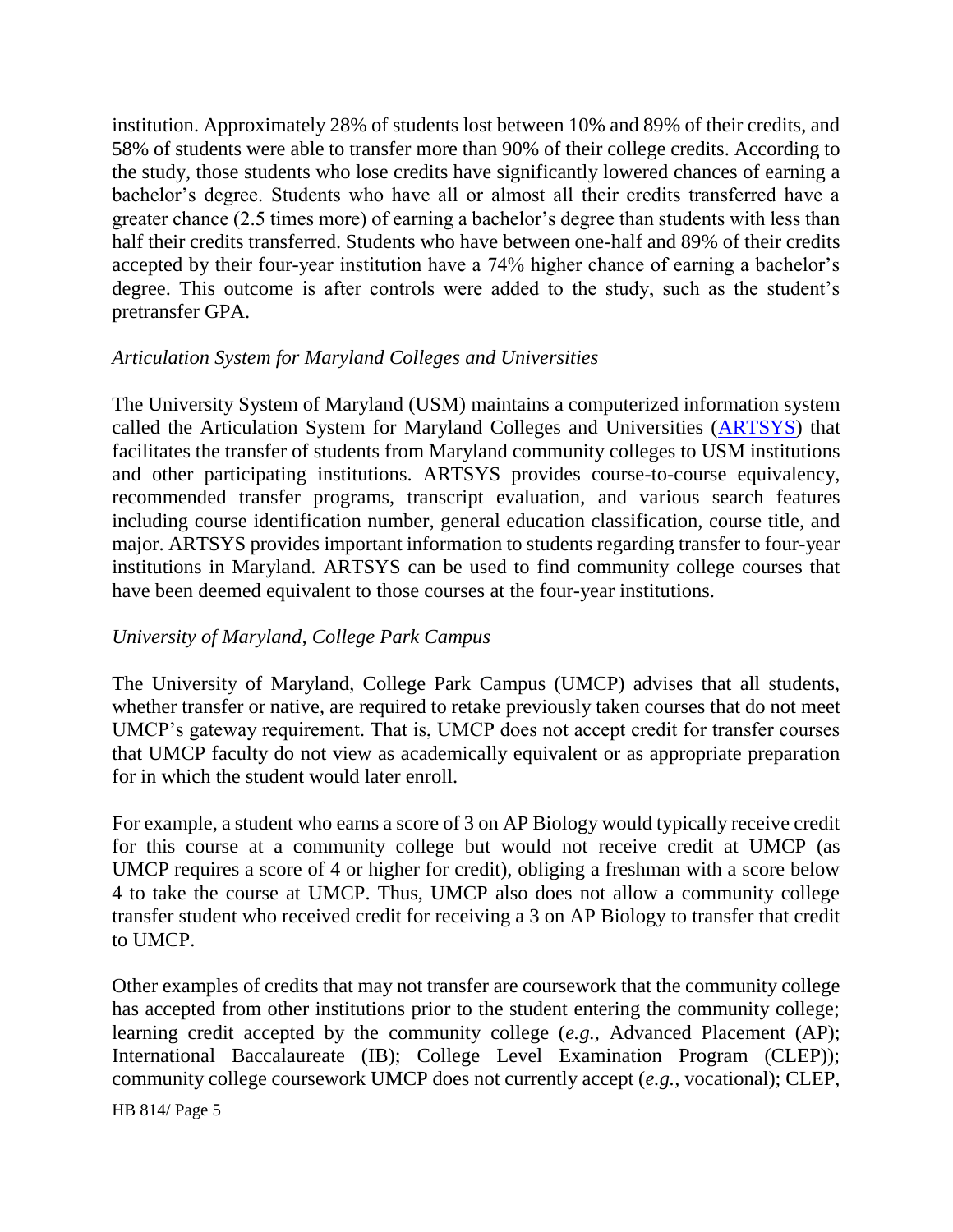AP, and IB scores lower than the UMCP threshold; experiential courses; credit for military coursework; Maryland Fire and Rescue Institute courses; credit by exam for outside institutions; and courses in which students did not earn an applicable grade (*e.g.,* earning a "D" in a gateway course).

### *University of Maryland, Baltimore Campus*

The University of Maryland, Baltimore Campus reports that, due to the technical nature of its nursing, dental hygiene, and medical and research technology programs, it needs to have flexibility to choose which courses to accept from a transfer student.

# *Towson University*

Towson University advises the bill directly affects how the university evaluates transfer credit and prerequisite course requirements for certain majors.

# *St. Mary's College of Maryland*

St. Mary's College of Maryland advises that, if it were required to transfer 100-level and 200-level courses from a community college, many of those credits would transfer as generic credits that might not fulfill graduation requirements.

**State Revenues:** Higher education revenues at public four-year institutions decrease, but the *net* effect is not anticipated to be significant as the total number of courses a transfer student takes is not expected to be materially affected. As explained in greater depth below, to the extent community college transfer students are able to take fewer 100-level and 200-level courses at public four-year institutions (due to those courses transferring from community colleges), public four-year revenues decrease by an estimated \$336 per credit hour. However, this revenue loss is at least partially offset by higher level courses taken by students that remain enrolled and the need to take certain courses to fulfill requirements for majors and/or a degree to be granted by the institution.

This estimate assumes that, under the bill, public four-year institutions of higher education transfer many of the 100-level and 200-level courses from a community college as generic credit hours. Courses without an exact equivalent generally transfer as generic credit hours that may or may not fulfill *specific* graduation requirements. Most majors require particular 100-level and 200-level courses (or a selection of specified 100-level and 200-level courses) in the area of study, and often in supporting areas, for graduation. Such "gateway" courses are required to build a student's foundational knowledge that will be used in the 300-level and 400-level courses in the major. Certain majors and institutions may also require students to complete a specific number of credit hours at the degree-granting institution. For example:

HB 814/ Page 6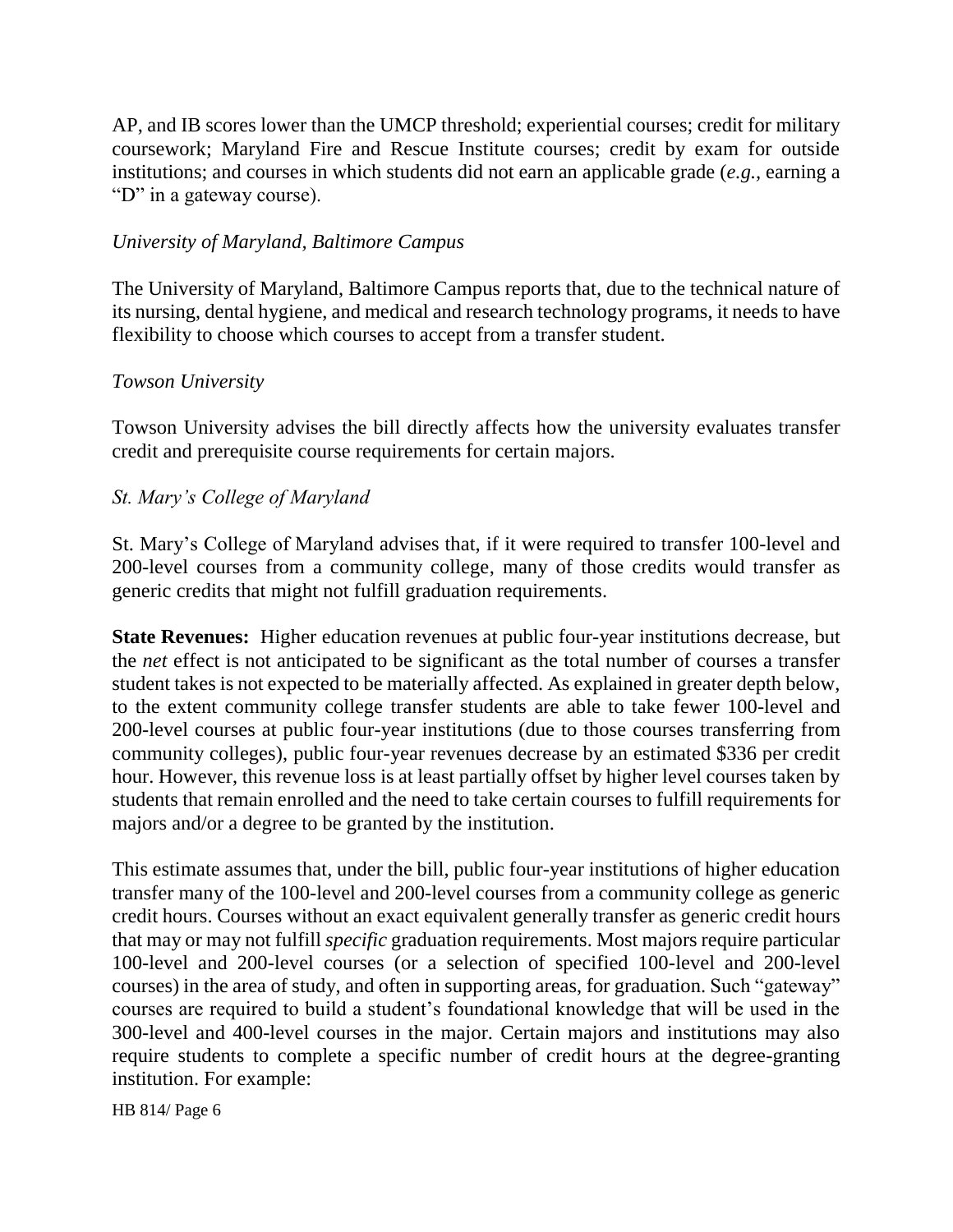- A biology major may be required to complete specific 100-level and 200-level biology courses such as principles of biology and cell biology as well as specific math and chemistry courses.
- Technical majors tend to have more specific major requirements and may even limit students to specific technical electives.
- The general biology degree at UMCP [requires](https://static1.squarespace.com/static/530b693ce4b01ddda83c8078/t/5d657754270b600001fed6e0/1566930772256/GENB_cs_GenEd_2019.pdf) 15 to 16 credit hours of specific basic biology courses at the 100-level and 200-level; 32 credit hours of specific supporting courses at the 100-level and 200-level; 27 credit hours of general education courses in a specific distribution; and 27 credits of biology at the 300-level and 400-level, including two laboratory courses.

Generic credit hours can be used to fulfill general elective courses and total credit hour requirements. They may also be used to calculate class standing for registration and housing preference purposes.

Thus, while 100-level and 200-level courses transfer under the bill, the total number of credit hours that a community college transfer student needs to complete at the public four-year institution may not be significantly impacted due to the student still needing to complete all the graduation requirements of the four-year institution, including those for their major. To the extent the transferred courses also meet graduation requirements, transfer students need to take fewer courses at the public four-year institutions and higher education revenues decrease by an estimated \$336 per credit hour. This estimate is based on the simple average full-time in-state tuition and fees for public four-year institutions in fall 2020 being approximately \$10,100 for the academic year and an assumption of 30 credit hours per year.

Data on the number of 100-level and 200-level credit hours from community colleges that do not currently transfer to public four-year institutions is not readily available, let alone the extent to which those courses would meet graduation requirements. Therefore, the magnitude of the fiscal impact cannot be reliably estimated. Even so, based on information not specific to Maryland, community college students lose an average of 15 credit hours (or five three-credit hour courses) when they transfer to a four-year institution. *For illustrative purposes only*, if 9 of the credit hours that transfer were to also qualify toward graduation, revenues would decrease by an estimated \$3,024 per transfer student, which equates to \$30.2 million annually. As transfer students whose credit hours transfer are more likely to be motivated to remain enrolled in the public four-year institution longer, any initial revenue loss may be at least partly offset over the longer term.